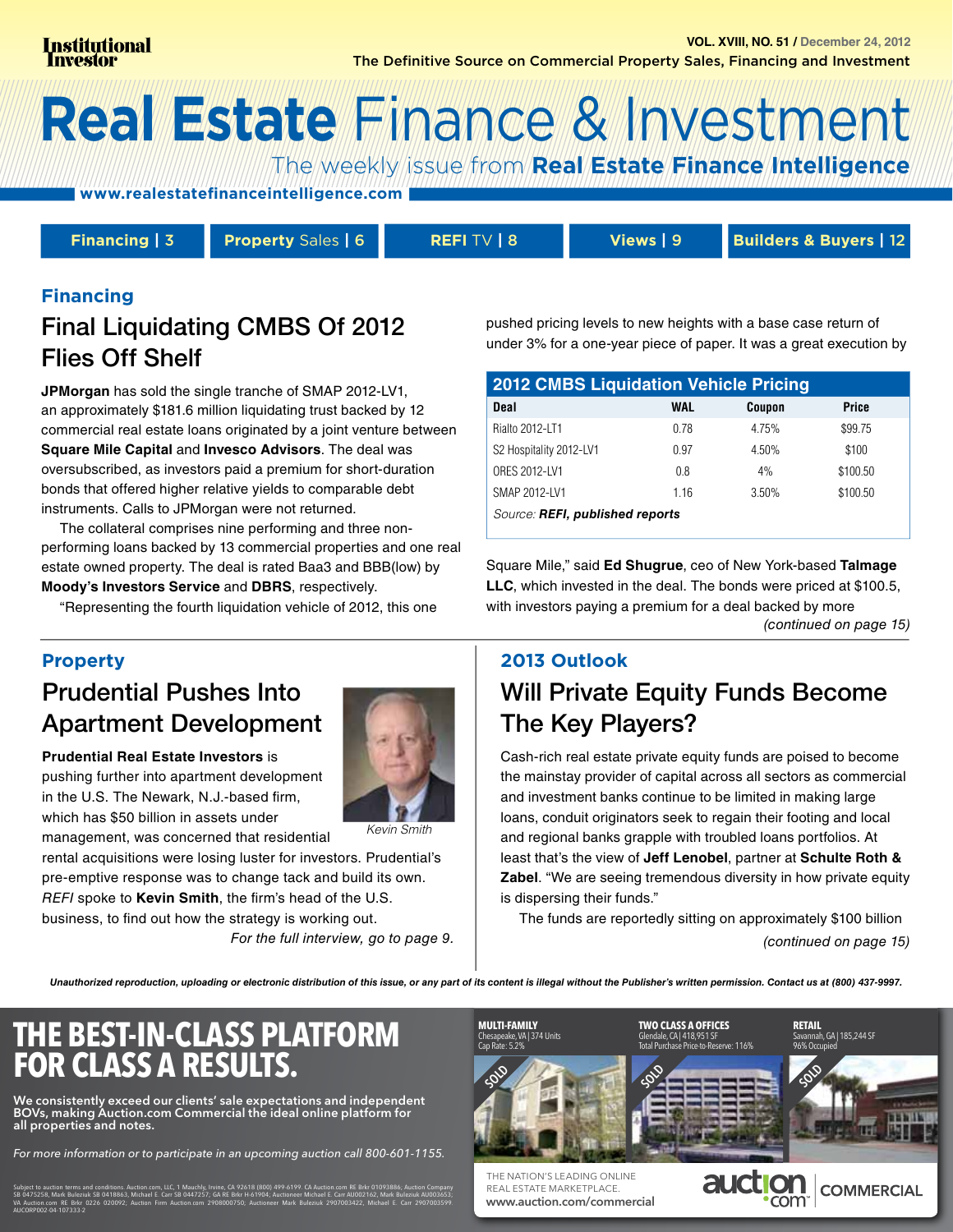#### **IN THIS ISSUE**

#### FINANCING

**5 |** [U.S. Bank Tower Moves To Special](#page-4-0)

#### **PROPERTY**

**6 |** [Foreign Buyers Squeezed](#page-5-0)  Out Of NYC

#### REFI TV

**8 |** Richard Bassuk, [The Bassuk Organization](#page-7-0)

#### BUILDERS & BUYERS

**12 |** [Vestar Plans \\$750M Retail Push](#page-11-0)

### **EDITOR'S NOTE**

The name of the game in this week's issue is following the money. Our Builders & Buyers section, which starts on page 12, is full of stories about investors that want to spread the money around in 2013. **The Lightstone Group**, **Vestar**, **Virtus Real Estate Capital** and **Elco Landmark Residential** are all planning to be major buyers in the coming year.

There's a lot of money in the market but there's also the question of how to place it. **Eleanor Duncan** attempts to tackle a small part of that question with a story on page 5 on foreign investors being squeezed out of the Big Apple office market. And on page 6, read a piece about **O'Connor Capital Partners**' recent acquisition of 55 Wheeler Street in Cambridge –the company is bullish on the market's office and residential sectors.

Max Adams, who wrote our top story this week on the fourth and final liquidating trust of 2012, also sat down with **Amherst Securities**' **Darrell Wheeler** to talk about the outlook for mezzanine and subordinated debt[. In a story on page 5,](#page-4-0) Wheeler said to expect more in 2013 and also provides some tips for investors concerned about the trend.

On page 8, get a rundown of the latest episodes of REFI TV. **Fitch Ratings**' **Huxley Somerville** talks about the impact of Hurricane Sandy on the CMBS market and **Richard Bassuk**, ceo of the eponymous **The Bassuk Organization**, talks about his plans for New York's multifamily market.

Finally, this is our last issue of the year – look for your next REFI on Monday, Jan. 7, with online updates starting again on Monday, Dec. 31. Until then, have a happy and healthy holiday season and a fantastic New Year.

Best wishes from the REFI staff

Samantha Rowan, Max Adams, Eleanor Duncan, Ben Barczewski and Tom Lamont

## Season's Greetings from the REFI Staff



Eleanor Duncan, Samantha Rowan & Max Adams

### Real Estate Finance Intelligence

**EDITORIAL Steve Murray** Editor **Tom Lamont**

General Editor

**Anna Lee** Marketing Director (212) 224-3175

**PUBLISHING**

**Peter Thompson** Executive Editor [Chicago] **Ronda DiMasi** Senior Marketing Manager (212) 224-3569 **Vincent Yesenosky**

(773) 439-1090 **Samantha Rowan** Managing Editor (212) 224-3996 Head Of US Fulfilme (212) 224-3057 **Nina Bonny**

**Eleanor Duncan** Reporte (212) 224-3248

**Max Adams Reporter**<br>(212) 224-3212 **Ben Barczewski** Contributor

**SUBSCRIPTIONS/ ELECTRONIC LICENSES**

Customer Service Manager (212) 224-3433

One Year \$3,147 (In Canada Add \$30 Postage, Others Outside U.S. Add \$75)

**Doug Rosenberg** Account Executive (212) 224-3517 **REPRINTS Dewey Palmieri** Reprint & Permission Manager [New York] (212) 224-3675 dpalmieri@Institutional investor.com **CORPORATE Jane Wilkinson** Chief Executive Officer

**Stanley Wilson** Washington Bureau Chief (202) 393-0728 **Kieron Black** Sketch Artist

**PRODUCTION Dany Peña** Director **Deborah Zaken**

lanage **Melissa Figueroa, James Bambara** Associates

**Jenny Lo** Web Production & Design Director

**ADVERTISING Patricia Bertucci** Associate Publisher (212) 224-3890

**Adrienne Bills Associate Publisher**<br>(212) 224-3214

**Customer Service** PO Box 4009, Chesterfield, MO 63006-4009, USA Tel: **1-800-715-9195** Fax: **212-224-3886** Hong Kong: **852 2842 8011**

E-Mail: customerservice@iiintelligence.com **Institutional Investor Hotline** (212) 224-3570 and (1-800) 437-9997 or Hotline@iiintelligence.com

#### **Editorial Offices**

225 Park Avenue South, New York, NY 10003

Real Estate Finance & Investment is a general circulation newsweekly. No statement in this issue is to be construed as a recommendation to buy or sell securities or to provide investment advice.

Real Estate Finance & Investment ©2012 Institutional Investor, LLC Issn# 726-98670 Copying prohibited without the permission of the publisher.

COPYRIGHT NOTICE: All materials contained in this publication are protected by United States copyright law and may not be reproduced, distributed, transmitted, displayed, published, broadcast, photocopied or duplicated in any way without the prior written consent of Institutional Investor. Copying or distributing this publication is in violation of the Federal Copyright Act (17 USC 101 et seq). Infringing Institutional Investor's copyright in this publication may result in criminal penalties as well as civil liability for substantial money damages. ISSN# 1529-6652

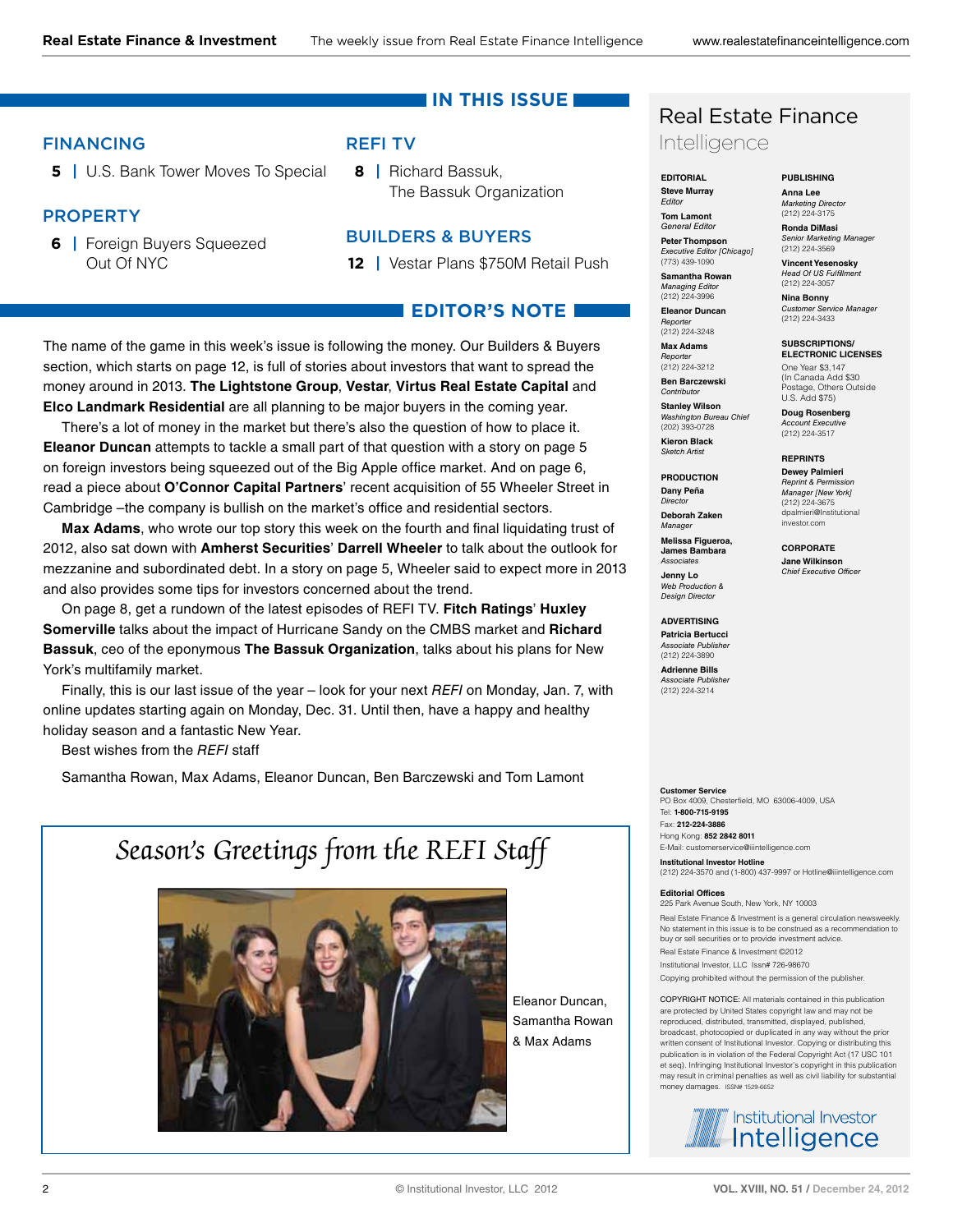## <span id="page-2-0"></span>**Financing CMBS Market** Snapshot

The flood of commercial mortgage-backed securities into the market in the fourth quarter<br>slowed to a trickle this week. Just one deal was priced (see story, page 1) and investors an<br>lenders told *REFI* that most shops have slowed to a trickle this week. Just one deal was priced (see story, page 1) and investors and market has quieted, the rally in the CMBS secondary shows no sign of stopping. According to **Trepp LLC**, the A4 bonds from GSMS 2007-GG10 ended at 132 basis points over swaps midweek. New issue last cash flow bonds are trading in the secondary market at swaps plus 70-75 basis points, 10 basis points tighter than super seniors from the last new issue conduit.

#### **CMBS SPREADS SNAPSHOT—DECEMBER 19**

CMBS 1.0 comprises transactions through 2007 while CMBS 2.0 reflects deals completed after that date.





#### **TREPP'S CMBS SPREADS MATRIX—DECEMBER 19**

| <b>CMBS 1.0</b>                  |          |                  |       |            |              |                     |            |
|----------------------------------|----------|------------------|-------|------------|--------------|---------------------|------------|
| <b>Fixed Rate</b>                | Avg Life | <b>Benchmark</b> | 12/19 | 1 Week Ago | 3 Months Ago | <b>6 Months Ago</b> | 1 Year Ago |
| AAA                              | 5        | $S+$             | 72    | 76         | 108          | 162                 | 224        |
| AAA                              | 10       | $S+$             | 122   | 125        | 157          | 234                 | 264        |
| AA                               | 10       | $S+$             | 1,552 | 1,577      | 1,642        | 1,996               | 2,174      |
| Α                                | 10       | $S+$             | 2,161 | 2,189      | 2,252        | 2,641               | 2,782      |
| <b>BBB</b>                       | 10       | T+               | 3,800 | 3,840      | 3,914        | 4,342               | 4,409      |
| BBB-                             | 10       | T+               | 4,791 | 4,831      | 4,911        | 5,329               | 5,39624    |
| Trepp's CMBS Spread Matrix (2.0) |          |                  |       |            |              |                     |            |
| <b>Fixed Rate (Conduit)</b>      | Avg Life | <b>Benchmark</b> | 12/19 | 1 Week Ago | 3 Months Ago | <b>6 Months Ago</b> | 1 Year Ago |
| AAA                              | 5        | $S+$             | 108   | 105        | 134          | 206                 | 120        |
| AAA                              | 10       | $S+$             | 124   | 121        | 150          | 231                 | 152        |
| AA                               | 10       | $S+$             | 264   | 262        | 314          | 378                 | 233        |
| Α                                | 10       | $S+$             | 348   | 346        | 408          | 493                 | 284        |
| <b>BBB</b>                       | 10       | T+               | 561   | 559        | 633          | 740                 | 406        |

BBB- 10 T+ 618 616 639 748 411

Benchmarks as of March 28: 10-year Treasury=2.204 10-year Swap=2.269

**Source: Trepp, LLC**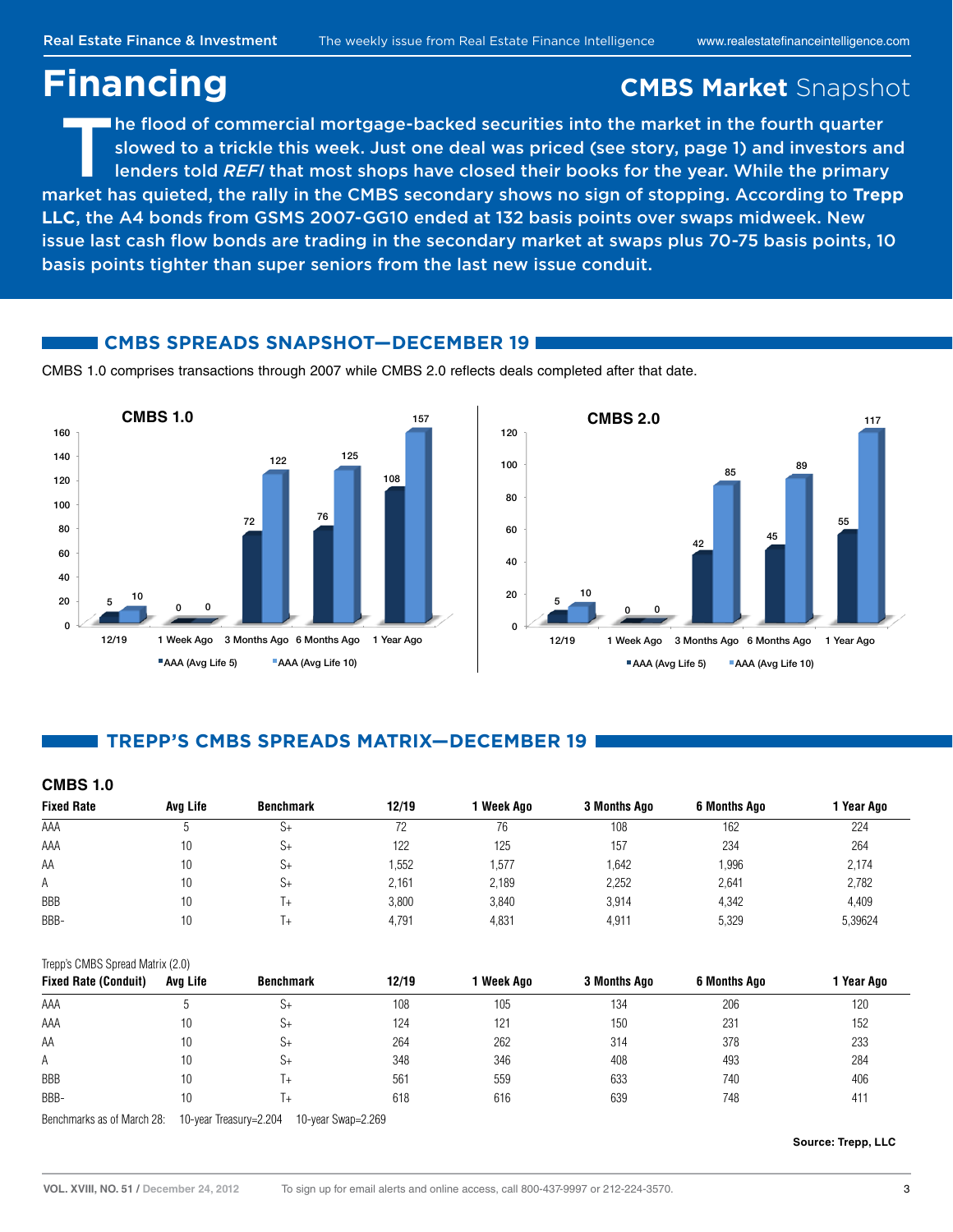## **Financing**

## Hall Sets \$100 Million Lending Goal

**Hall Structured Finance**, a Texas-based member of the **Hall Financial Group**, is aiming to place \$100 million through its lending platform over the next 12 months. The company is focused primarily on providing short-term financing on newly constructed hotels in the top 25 U.S. markets. "We are looking for a borrower with a good track record and good management skills," said **Mike Jaynes**, president of Hall Structured Finance. "Since hotels are on a daily lease as opposed to a yearly lease they are good inflationary hedges," he added.

Hall typically offers first lien financing in the \$7-30 million range with an 8% to 9% coupon for an initial three-year interest-only period followed by two one-year extensions. After this period, the loans convert to a 25-year amortization. The loans are normally 60% to 70% loan to value. "We use our own cash to close deals quickly. This is often a good prospect for borrowers who have an

early payoff opportunity," Jaynes explained.

Recent activity includes a \$9.5 million refinancing of a first mortgage on the **Wyndham Garden Hotel** in Long Island City, N.Y., and a \$10.5 million first lien financing on a **Courtyard by Marriott Hotel** in Charlotte, N.C. Lastly, Hall originated a \$7.2 million first lien financing on Gateway Terrace Retail. "There has been a lack of liquidity and little to no new [hotel] product coming online. It is a great time for the right opportunity to bring a new hotel," Jaynes noted. All three properties came online in 2012.

To head up the push for more lending opportunities Hall opened a new office in California. Vice president **Matt Mumford** is heading up the West Coast office. "We have already made loans on a vineyard business in California, so it made sense to add someone out there to find and bring in some opportunities in California," he added.

#### **MORNINGSTAR'S LOAN TRANSFERS TO SPECIAL SERVICING**

The following is a list of loans included in commercial mortgage-backed securities deals that were recently transferred into special servicing.

| <b>Property Type</b> | <b>Loan Name</b>                      | Deal ID         | City          | <b>State</b> | Zip     | <b>UPB</b>       | <b>Maturity date</b> | Date xferd to S/S |
|----------------------|---------------------------------------|-----------------|---------------|--------------|---------|------------------|----------------------|-------------------|
| Hotel                | Hilton Washington DC                  | <b>MSC07115</b> | Washington    | DC           | 20009   | \$204,244,283.20 | 10/3/12              | 9/21/12           |
| Hotel                | "Marriott - Glen Allen, VA"           | <b>WBC06C23</b> | Glen Allen    | VA           | 23060   | \$28,370,957.96  | 1/11/16              | 10/22/12          |
| Hotel                | 12 Atlantic Station                   | MSC07H13        | Atlanta       | GA           | 30309   | \$17,000,000.00  | 11/1/12              | 10/25/12          |
| Hotel                | Hampton Inn - Meriden (Equity Inns)   | CD06CD3         | Meriden       | CT           | 6450    | \$3,384,185.79   | 10/1/16              | 10/19/12          |
| Industrial           | Northmont Business Park               | CTG06C05        | <b>Duluth</b> | GA           | 30096   | \$17,286,102.67  | 9/1/16               | 10/23/12          |
| Industrial           | Auburn Distribution Center            | C0B06C01        | Worcester     | MA           | 1610    | \$14,394,893.03  | 10/11/15             | 11/15/12          |
| Industrial           | <b>Bridgestone Building</b>           | JPC07C19        | Aurora        | CO           | 80011   | \$13,350,000.00  | 4/1/17               | 11/27/12          |
| Industrial           | <b>Beck Business Center</b>           | CSM06C04        | Wixom         | MI           | 48393   | \$9,771,033.01   | 8/1/16               | 10/30/12          |
| Industrial           | Supor Industrial Park                 | JPC02C02        | Harrison      | NJ           | 7029    | \$9,539,811.87   | 11/1/12              | 11/14/12          |
| Multi-family         | Bethany Phoenix Portfolio I           | LBC07C03        | Various       | AZ           | Various | \$123,000,000.00 | 6/11/17              | 10/22/12          |
| Multi-family         | The Village at Chandler Crossings     | CSF02CK4        | East Lansing  | MI           | 48823   | \$19,888,982.79  | 10/1/12              | 12/10/12          |
| Multi-family         | Roosevelt Place                       | COM07C09        | Philadelphia  | PA           | 19154   | \$15,076,274.98  | 7/1/17               | 10/6/12           |
| Multi-family         | Somerset Place & Woodridge Apartments | LBUB07C7        | Jackson       | <b>MS</b>    | Various | \$12,757,123.52  | 8/11/17              | 11/16/12          |
| Multi-family         | Magnolia Ridge Apartments             | MSDW02I3        | Metairie      | LA           | 70002   | \$8,462,213.45   | 11/1/12              | 11/20/12          |
| Office               | One & Two Prudential Plaza            | JPC06LD7        | Chicago       | IL.          | 60601   | \$205,000,000.00 | 6/1/16               | 10/18/12          |
| Office               | Chiquita Center                       | C0B06C01        | Cincinnati    | 0H           | 45202   | \$64,215,374.04  | 11/11/16             | 12/10/12          |
| Office               | Capital Plaza                         | <b>MSC06I11</b> | Jacksonville  | FL           | 32256   | \$39,308,914.50  | 5/5/16               | 11/21/12          |
| Office               | Glenview Corporate Center (6)         | C0B06C01        | Bensalem      | <b>PA</b>    | 19020   | \$27,348,137.55  | 12/1/16              | 12/7/12           |
| Office               | One Centennial Plaza                  | JPC05LD2        | Piscataway    | NJ           | 8854    | \$27,022,301.22  | 5/1/15               | 11/19/12          |
| Other                | Village Square                        | LBUB07C2        | Cary          | <b>NC</b>    | 27511   | \$10.652.066.41  | 4/11/17              | 11/29/12          |
| Other                | Spinnaker Plaza                       | MSC03IQ4        | Milford       | CT           | 6460    | \$4,424,764.98   | 4/1/13               | 11/10/12          |
| Other                | StorageMax - Princeton                | MSC06HQ8        | Johnson City  | <b>TN</b>    | 37601   | \$2,028,911.30   | 12/1/15              | 12/3/12           |
| Other                | <b>Budget Self-Storage</b>            | GMAC03C3        | Newark        | NJ           | 7105    | \$1,213,008.71   | 10/1/13              | 11/30/12          |
| Retail               | <b>Rubloff Retail Portfolio</b>       | GSM206G8        | Various       | Various      | Various | \$56,678,683.22  | 10/6/16              | 11/20/12          |
| Retail               | <b>Ballantyne Village</b>             | BALL06B1        | Charlotte     | <b>NC</b>    | 28277   | \$50,000,000.00  | 1/15/10              | 7/9/09            |
| Retail               | Colonial Mall Myrtle Beach            | <b>WBC06W07</b> | Myrtle Beach  | <b>SC</b>    | 29572   | \$45,813,259.66  | 12/15/12             | 10/30/12          |
| Retail               | Clybourn Galleria                     | GSM206G8        | Chicago       | IL           | 60614   | \$38,230,202.92  | 10/6/16              | 11/6/12           |
| Retail               | Springdale Center                     | CSM06C04        | Mobile        | AL           | 36606   | \$36,907,000.00  | 6/1/16               | 11/8/12           |

#### **Source: Morningstar Credit Ratings, LLC**

For more information, go to http://ratingagency.morningstar.com/ or call (800) 299-1665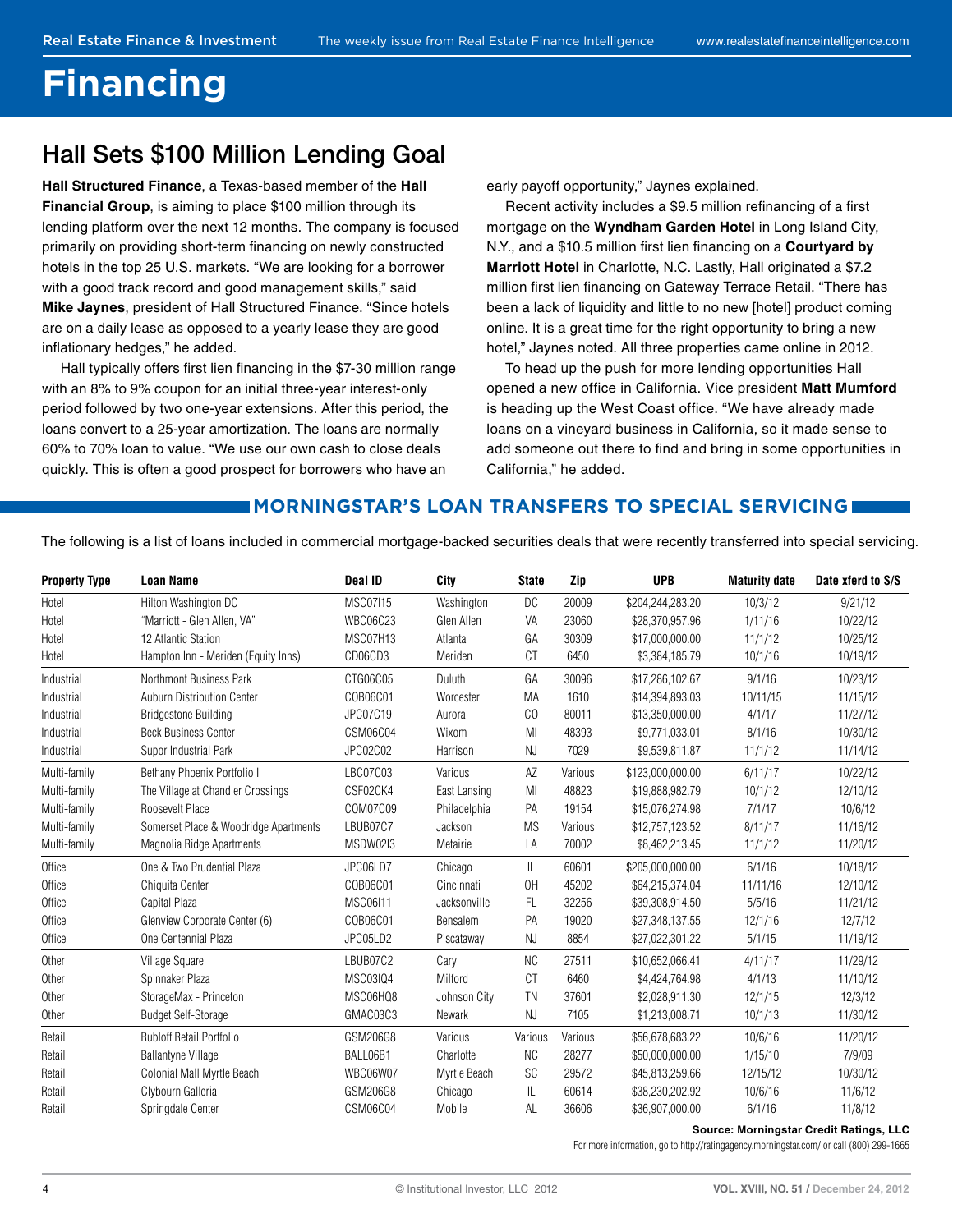## <span id="page-4-0"></span>**Financing**

### New Broker Targets Hotel Sector



Newly formed commercial real estate finance mortgage broker **db Capital Ventures** is looking to break into the hotel finance market in 2013, targeting commercial mortgagebacked securities and construction loans. The firm will arrange financing for hotel borrowers between 65-75% loan-to-value, but will go as high as 80% LTV. Rates will be in the

Chris Clark

low- to mid-4% range. "Today you are not finding a lot of loans at 75% LTV, so there is definitely a gap to be filled. [Leverage of] 80% isn't the norm, but if the [property] has upside and strong potential, you can get the leverage," said **Chris Clark**, founder and principal.

Hotel borrowers typically opt for shorter-term, floating-rate debt,

Clark observed. There is, however, also demand for five- to 10year money going into a prolonged low interest-rate environment. "The other big thing a lot of people are looking at is floating-rate recourse, or fixed-rate non-recourse loans," he said. Floating-rate money offers more flexibility in terms of the ability of the borrower to prepay, but borrowers have recently been able to find fixed-rate loans at favorable terms, especially as competition in the space has increased (REFI, 12/10).

The opportunity going into 2013 and beyond, Clark said, will be seen in the large volume of loans hitting the market in need of refinancing. "There is a tremendous amount of business out there that needs to be done and very few banks are stepping up to do that," said Clark. "As time goes on, there is going to be more product," he added.

### U.S. Bank Tower Loan Moves To Special Servicing

A \$260 million loan on the iconic U.S. Bank Tower in Los Angeles, owned by **MPG Properties Trust**, has been moved to special servicing. The move comes after debt service coverage dropped to 0.91x as of September, according to research notes from **Barclays**  and **Fitch Ratings.** Calls to MPG were not returned by press time.

The loan is split pari passu, with \$65 million securitized in MSC 2004-T13 and \$64.7 million included in BSCMS 2004-T14. An additional \$130.2 million is split between a \$120.2 million note securitized in GCCFC 2003-C2 and a \$10 million b-note held outside of the CMBS trust. Occupancy in the building dropped to 55% and has not seen any improvement this year, according to Barclays.

MPG, which announced it would be selling off its Los Angeles office portfolio (REFI, 3/23, 8/10), stated in a 10-K filing with the **Securities and Exchange Commission** in March that it did not intend to dispose of the U.S. Bank Tower. Barclays analysts note that normally, a property of this size that is nearly covering debt service would be modified.

"However, it is not clear whether MPG intends to try to hold onto the property through a modification or give up the property," analysts there said.

With relatively low leverage and its status as a best in class asset, a liquidation would not produce significant losses, analysts said. "These trophy properties tend to really be bid up when they go on the market," said one CMBS analyst.

The loan on the U.S. Bank Tower is among the largest to be sent to special servicing this year, but Barclays



U.S. Bank Tower

analysts told REFI that transfers to special servicing are trending slightly downward going into the end of the year.

## Amherst: Prepare For Subordinate Debt Spike

Issuance of subordinate debt tied to commercial mortgage-backed securities loans could spike in 2013 and beyond, as lenders chase higher yields and borrowers reach for more leverage to refinance maturing loans. "Demand [for CMBS] has driven spreads down into the low double digits, which has motivated lenders to push for leverage," said **Darrell Wheeler**, CMBS analyst at **Amherst Securities**, in a report this week.

Offering subordinated debt will help raise issuance to a level similar to the \$40 billion of conduit deals seen in 2012. There is just \$33 billion of CMBS maturing in 2013, according to Amherst data, and issuance is not likely to pass the projected \$60 billion mark. "From that standpoint, there aren't enough mortgages maturing,

and that will also require a lot of the struggling mortgages to be cleaned up," he said. "You can't make mortgages out of nothing."

With the specter of an increase in subordinated debt, Amherst is telling investors to push for standardization and simplicity in subordinate structures. "The subordination of a position with a simple senior buyout option is a huge credit positive for the senior mortgage position," the Amherst report reads.

One New York-based mortgage broker said a number of mezzanine and subordinate lenders are preparing to come online in 2013. "A lot of firms are entering the market as one-stop shops, offering senior and mezzanine debt. That could become a popular trend next year," he added.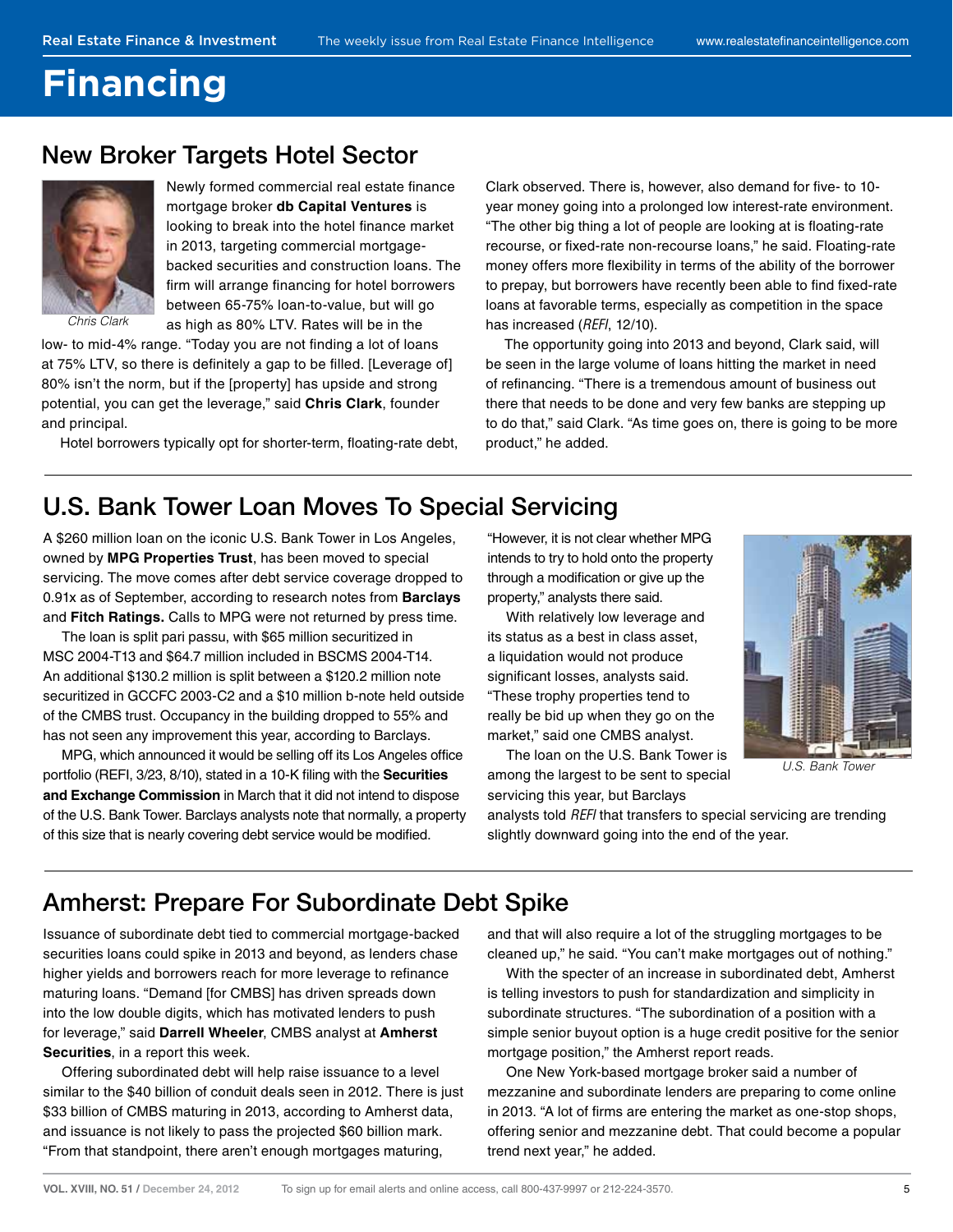## <span id="page-5-0"></span>**Property** Sales

eal Capital Analytics has just released its U.S. commercial real estate transaction data for<br>November, tracking \$19.5 billion of deals - a 40% year-over-year increase. The increase<br>suggests a strong finish for the year, wi November, tracking \$19.5 billion of deals – a 40% year-over-year increase. The increase suggests a strong finish for the year, with office transactions leading the gains. Year to date, transaction volume totaled \$225 billion, slightly below the \$229 billion completed in 2011. The full report is available at rcanalytics.com.

## Synergy Locks Down Historic Asset

In one of the year's final deals in Boston, local investor **Synergy Investments** has Two Oliver Street under contract for a reported \$50 million, or \$225 per square feet. Cushman & Wakefield handled the deal on behalf of sellers **AEW Capital Management**  and **Saracen Properties**.

The 108-year-old, 223,500-square-foot office was listed in October and local brokers say the quick turnaround is down to Synergy's reputation as a reliable deal-closer.

Synergy, headed by **David Greaney**, has been stockpiling well-located Class B offices in Boston this year. Earlier this year, the firm paid \$31 million to acquire four mid-rises on Summer Street and High Street downtown and in the Financial District. The off-market transaction added

130,000 square feet to Synergy's portfolio. Synergy also bought 441 Stuart Street, a Back Bay building, for \$40 million in June.

AEW and Saracen have made a large profit on the salethe duo bought the asset two years ago for just \$10 million, or \$45 per square foot. The gain is largely down to the property's recent overhaul. The vintage building was renovated last year with the help of \$25 million of bridge financing from Webster Bank. Improvements included upgrades to the heating and cooling systems, elevator cabs and main entrance and the creation of a second office lobby on Batterymarch Street.

Calls to Cushman's **Rob Griffin** and Greaney were not returned by press time.

## Foreign Buyers Face Being Squeezed Out Of The Big Apple

Foreign buyers looking for core, well-located real estate may have to look elsewhere than Manhattan, thanks to intense competition and a lack of viable product up for grabs.

**Bob Knakal**, president of New York-based brokerage **Massey Knakal**, believes this problem will only get worse in 2013, particularly if the fiscal cliff talks fail and sequestration cuts happen. "The only way to get core assets is to pay up for them," he said. "We're anticipating that 20-30% fewer buildings will be sold in New York [next year] and so all of that capital will be chasing even fewer properties. The market dynamic will exert tremendous upward pressure on values."

**Peter Hauspurg**, ceo of **Eastern** 

**Consolidated**, said the firm is steering international capital that wants to be in New York to deals in the range of \$25-100 million. "Our investors said 'We cannot sit and focus on what's not happening.' There are more of these deals so more are happening there," he said. Despite the struggle at the top, foreign buyers will not be distracted by other cities, Hauspurg said. "These are people who are New York-centric," he added.

Even if investors find the right asset, there are still pitfalls. Hauspurg noted that international buyers also have to be prepared to be more nimble. Indeed, Eastern's recent deal for 311 West 43rd Street went to a hard contract in two weeks (REFI [11/12\).](http://www.realestatefinanceintelligence.com/Article/3115747/Search/Times-Square-Office-Property-Goes-Under-Contract.html) "That's what you've got to do in New York. The new capital tends not to be

able to transact if it's not allied with somebody with boots on the ground," he said. Equity-rich investors are preferred over those that use leverage, he added.

> Trophy owners that do want to sell their prized assets are shifting more to an off-market approach, one New York-based broker noted. "We have to tell [international investors] the truth: The market is extremely competitive and the chance of winning an auction is infinitesimally small odds," he said. "And in 2012, we saw the off-market transaction volume increase and the on-market transaction volumes fail," he noted, citing George Comfort & Sons' well-publicized

decision to refinance the \$1.5 billion Worldwide Plaza. New York has long been an off-market town, but local

brokers agree that the trend has never been so pronounced. "Moving into 2013, our approach will be to elevate our global targeted market," noted **Eric Anton**, managing partner at brokerage Brookfield Financial, which has 14 offices across the globe. "We'll scour our offices around the world and speak to a highly qualified group of buyers."

And if international buyers are determined to buy New York's trophy assets through auctions? "They won't buy anything," answered Knakal. "You have to face the reality. If you are looking for unrealistic returns, you have to go to secondary markets."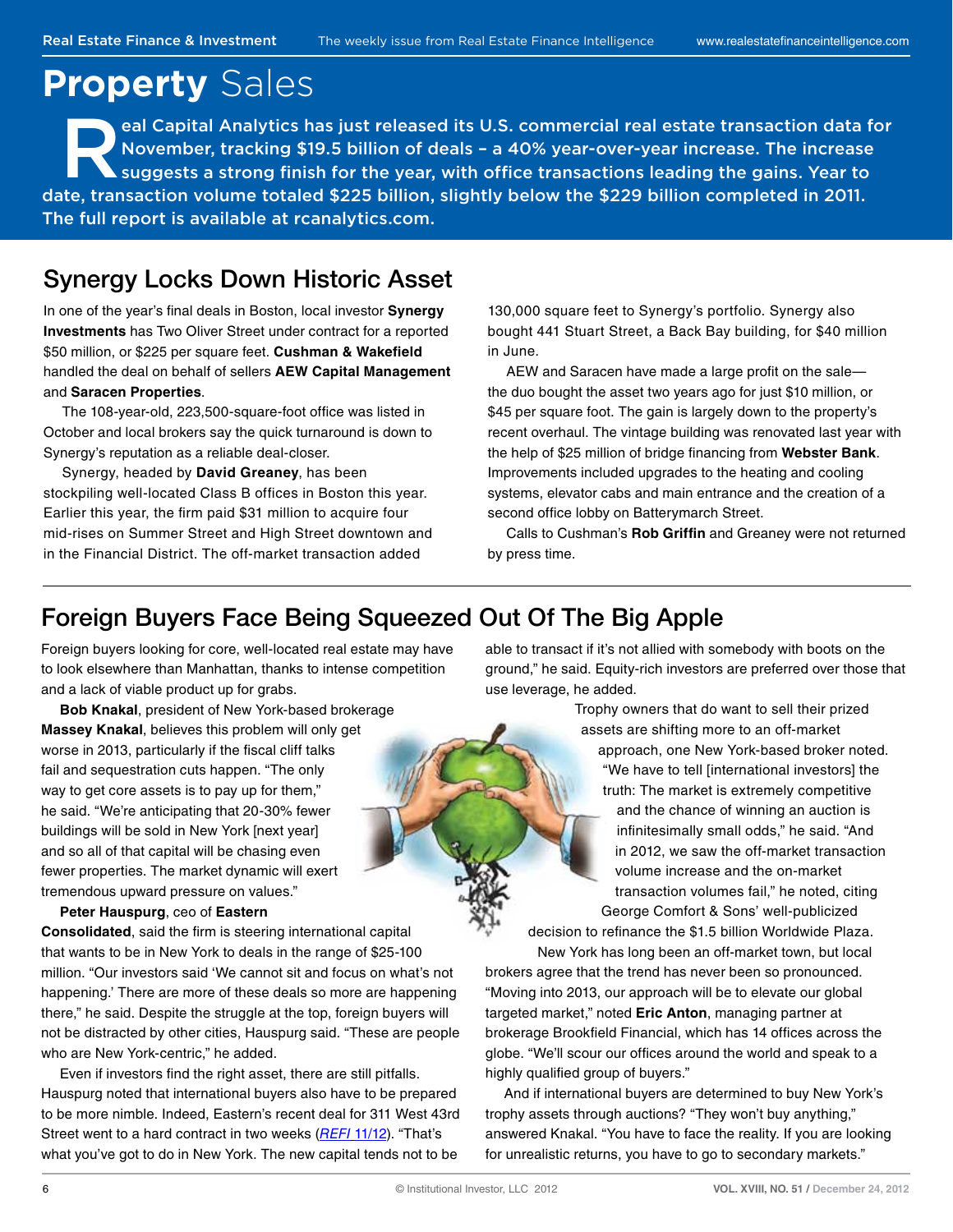# **Property** Sales

## Texas Muni Plots \$600M In Real Estate Commitments

The **Texas Municipal Retirement System** (TMRS) approved a \$600 million 2013 real estate placing plan at its Dec. 6-7 meeting, according to sister publication Money Management Intelligence. The \$19.6 billion fund approved a plan of the same size at its meeting a year earlier, ultimately committing \$500 million for the year.

Prior to 2008, the fund invested entirely in bonds. It has slowly diversified its portfolio, adding real estate, active and passive equities, and high-yield fixed income, as well as holding educational sessions on hedge funds. TMRS has a 10% real estate target.

TMRS approved a real estate investment plan of up to \$400 million in core strategies and \$200 million in value-add and opportunistic strategies, a spokesman confirmed. The plan was prepared by real estate consultant **ORG Portfolio Management**.

Before Texas Muni embarks on the 2013 spree, it's finishing up its 2012 commitments, worth \$300 million. They include \$100 million to **Mesa West Capital**'s Core Lending Fund, \$100 million to **Harrison Street Securities**' publicly traded REITs strategy, and add-on commitments of \$50 million each to Harrison Street's Real Estate Capital and **Stockbridge Capital Group**'s Smart Markets fund.

The board's previous 2012 commitments included \$200 million to real estate at its March 29-30 meeting—\$50 million to **Abacus Capital Group**, \$50 million to **Rubenstein Partners**, \$75 million to **Stockbridge Capital Group** and \$25 million to **Walton Street Capital** ([MMI, 4/2](http://www.moneymanagementintelligence.com/Article/3005834/Search/TMRS-Approves-780M-Equities-Shift.html)).

## Kilroy Snares Tenant For San Francisco Office

**Kilroy Realty** has signed **Salesforce.com** as the sole tenant for its planned 450,000-square-foot office development at 350 Mission Street in San Francisco. Kilroy signed the lease with the cloud-focused customer management software company less than two months after acquiring the site. The company will break ground in 2013.

Kilroy's development will be located next to the new TransBay Terminal, a multi-billion dollar transportation hub now under construction. The building will feature a raised-floor system and column-free floor plates with high ceiling layouts. Kilroy acquired the site for \$52 million in October.

**Jones Lang LaSalle**'s **Chris Roeder**, who handled the leasing for Kilroy, said the deal demonstrates why San Francisco is now the strongest office market in the U.S. "We are seeing an unprecedented amount of growth from tech and media companies," he noted. Other companies interested in the site included a bank and a software company.

Average office vacancies in San Francisco are at 9.8%, down 2.3% from last year, according to third quarter data from Jones Lang LaSalle. Direct vacancy in Class A office buildings is at 9.2%. Average rental rates across the city are at \$51.62 per square foot, which is a 20.4% increase from last year, and Class A office space commands \$53.74 per square foot.

While many technology titans, including **Google**, are still located in the tech industry's Silicon Valley stronghold, Roeder is seeing more relocate to downtown San Francisco. "Employees of today want to work in cities. The downtowns of this world have been cleaned up and they've become much more popular for younger workers," he noted.

There are two other office developments underway in the city: **Tishman Speyer** and **JPMorgan**'s site at Foundry Square III, which is expected to be built on a speculative basis and **Hines** and **Boston Properties**' Transbay Tower. The planned 61-story tower will be the tallest office in San Francisco.

## O'Connor Closes On Cambridge Office Buy

**O'Connor Capital Partners** has closed on the acquisition of 55 Wheeler Street in Boston's Cambridge submarket. The New Yorkbased investment manager made the acquisition on behalf of its O'Connor North American Property Partners II fund, paying seller **New Boston Fund** \$27 million. Although this equates to about \$214 per square foot for the roughly 126,000-square-foot property, the six-acre site is not fully developed, said **Brian Fallon**, partner. Consulting firm **Abt Associates** is the sole tenant with a lease through March, 2018.

The company is bullish on Cambridge, best known right now for its growing roster of R&D office tenants and as an expanding residential market. Indeed, O'Connor is constructing a 428-unit apartment property on an adjacent site on 70 Fawcett Street on behalf of the

same fund. The high-end apartment development is one of the first in the city in the past five or six years and is close to shopping and Fresh Pond, a reservoir and nature reserve, Fallon added.

O'Connor also acquired the 70 Fawcett Street property from New Boston Fund, negotiating the right of first offer on 55 Wheeler Street as part of the deal. In August, New Boston Fund issued the right of first offer and O'Connor decided to make the acquisition after conducting due diligence, Fallon noted.

The Cambridge office market remains one of the most active submarkets in the country, according to third quarter market research from **CB Richard Ellis**. Average vacancy rate is 5.8%, while average rental rates are \$42.29 per square foot, with top tier space pushing rents into the low \$60s per square foot.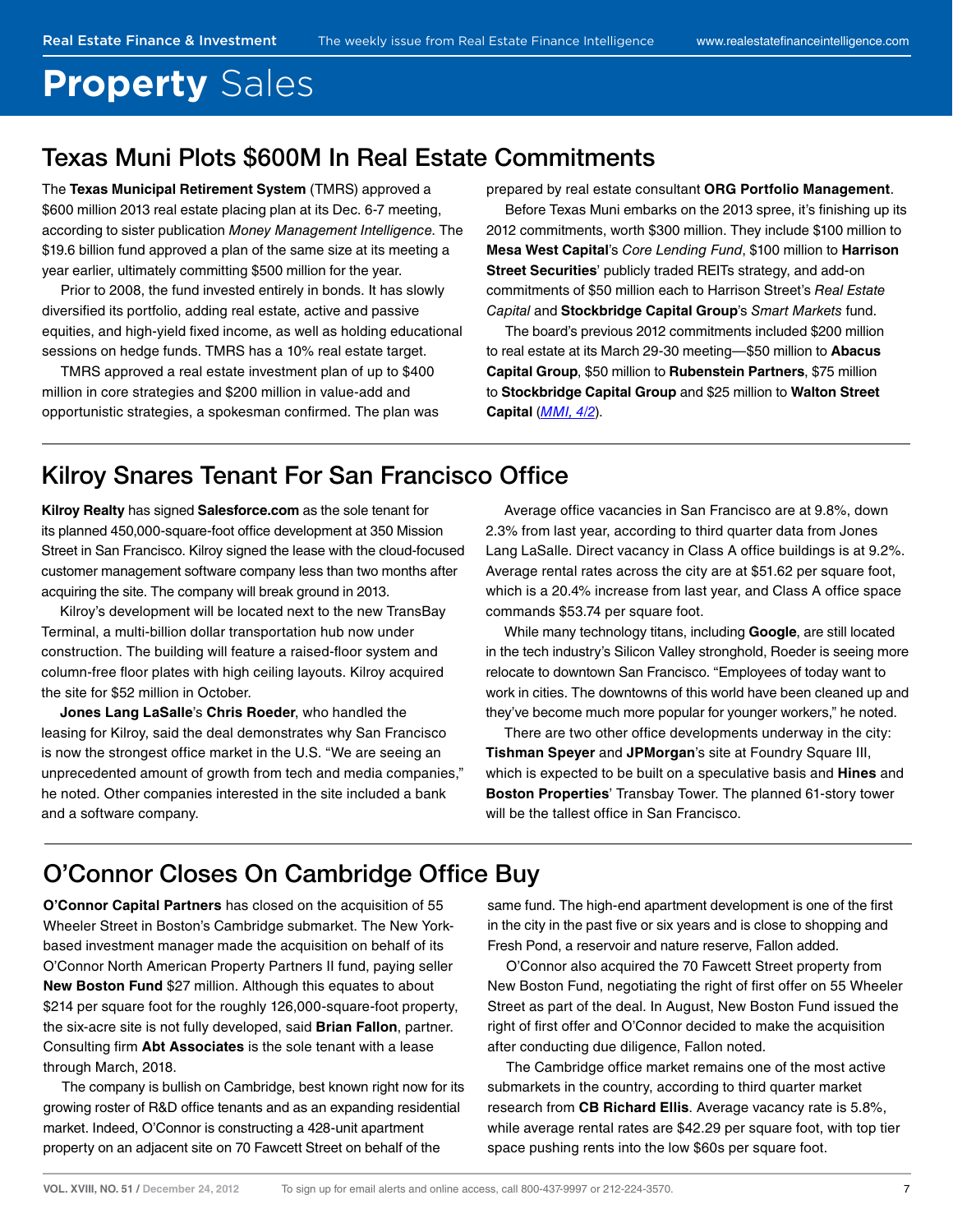# <span id="page-7-0"></span>**REFI**

## Richard Bassuk, The Bassuk Organization

**Richard Bassuk**, chairman and ceo of **The Bassuk Organization**, foresees a busy year for his business thanks to the need for new development in New York's tight multifamily market. The company, which specializes in debt and equity financing for large-scale projects in the Tristate area, is not sleeping on the opportunity: The Bassuk Organization has just entered into a joint venture with lenders **Greystone Financial** to form the **Greystone Bassuk Organization**. The group's aim is to provide wider financing for multifamily clients across the U.S.

Financing for new apartment buildings is a must: New York's rental vacancy rate is now at 1%. "There are apartment projects on the horizon but it's not enough. In New York, the supply-side of the equation is very tight. It takes a long time to put together land and financing, even for the most able organizations. I don't see the vacancy rate changing," Bassuk said. The tech sector is driving the influx of new renters, he added.



Samantha Rowan with Richard Bassuk

[To watch, go to http://tinyurl.com/re](http://tinyurl.com/refitv-bassuk)fitv-bassuk

## Huxley Somerville, Fitch Ratings

Huxley Somerville, managing director at **Fitch Ratings**, talks to REFI TV about Fitch's assessment of damage caused by Hurricane Sandy to downtown office buildings in New York. The agency went on a walking tour of Manhattan to assess the damage in the aftermath of the storm. It's good news: although the primary CMBS areas were in the direct line of fire, there are no notable loans that have gone delinquent as a result.

Hurricanes Irene and Sandy have set an unfortunate precedent for New York's real estate, Somerville acknowledged. "The immediate effect of the storm will be increases in insurance premiums, so we [at Fitch] will be making sure that deal underwriting reflects those increases," he said. But the biggest takeaway from Sandy? "Get your emergency generation equipment up higher. I think that new construction will ensure that that takes place and for buildings that are already there, owners must look at alternatives for the basement," he noted.

[To watch, go to http://tinyurl.com/re](http://tinyurl.com/refitv-somerville)fitv-somerville



Samantha Rowan with Huxley Somerville

## Billy Procida, William Procida, Inc.

**Billy Procida**, president of **William Procida**, **Inc.**, thinks that the current economic recovery is the real thing. In addition to more positive employment trends, a resurgent lending market and little to no new supply coming online, there is an increasingly positive sentiment. "It's like a football team coming out of the locker room at half time: if we all think we can win, we can win," he said.

In the coming year, Procida predicts that more investors will venture outside of the major markets. "Investors will start to learn about that second rim. There is no more money to be made in Manhattan – it's too crowded. Hopefully, the real estate community will start to rediscover our inner cities. You fix America's inner cities, you'll fix the entitlement issue and then those neighborhoods will produce tax dollars. The real estate industry can really fix America and make a lot of money doing it. That's my 2013 wish," he said.

[To watch, go to http://tinyurl.com/re](http://tinyurl.com/refi-billyprocida)fi-billyprocida



Samantha Rowan with Billy Procida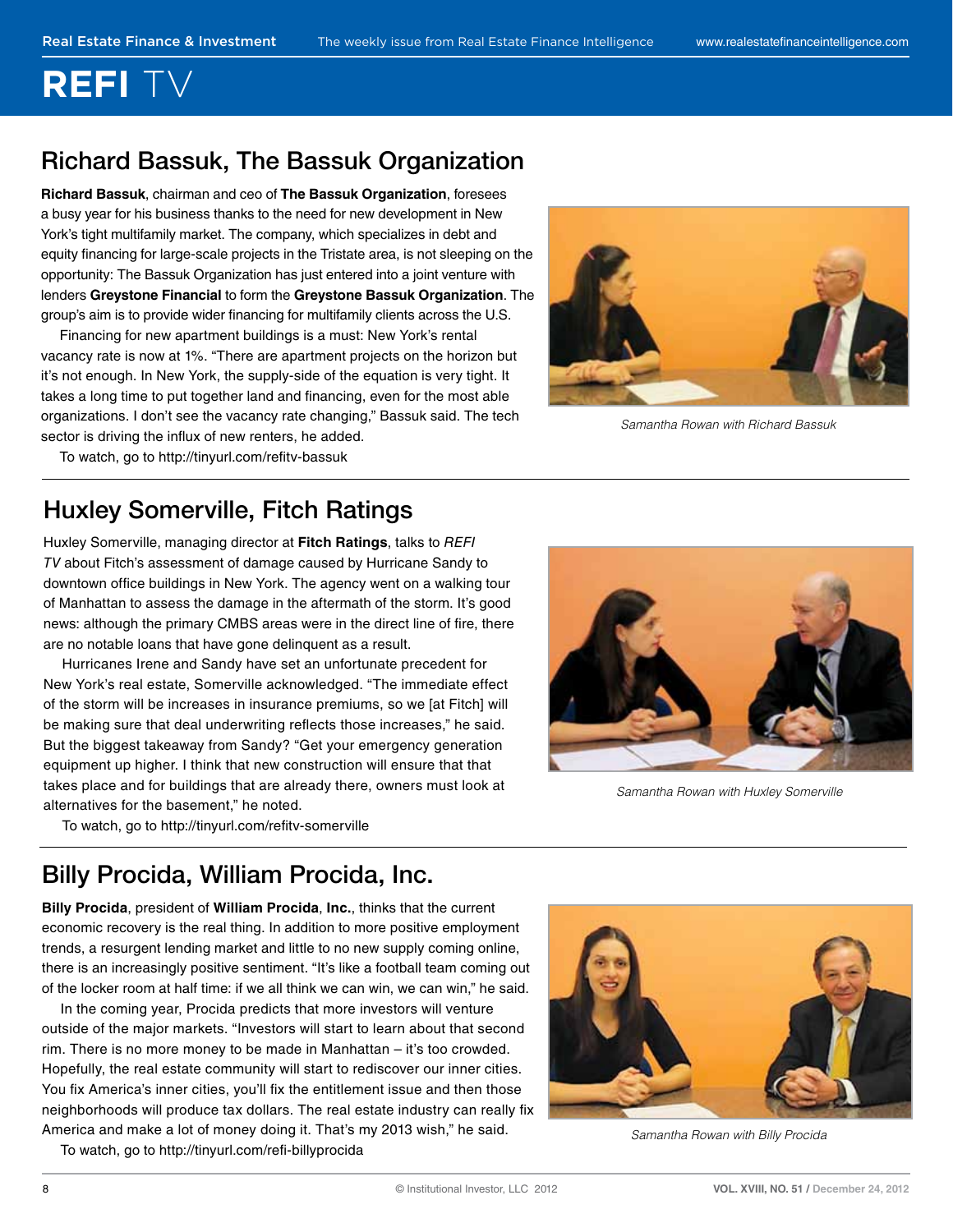## <span id="page-8-0"></span>**Views** Q&A: Kevin Smith, Prudential Real Estate Investors

## Prudential Pushes Into Apartment Development

**Kevin Smith** is the head of **Prudential Real Estate Investors**' U.S. business and a member of the company's U.S. executive and investment committees. Previously, he was the senior portfolio manager for Prudential's flagship core real estate fund as well as its value-added fund.

**Prudential Real Estate Investors** is pushing further into apartment development in the U.S. The N.J-based firm, which has \$50 billion in assets under management, is ahead of the curve: Earlier this year, there were concerns that residential rental acquisitions were losing lustre for investors. Prudential's preemptive response was to change tack and build its own. REFI spoke to Kevin Smith, the firm's head of the U.S. business, to find out how the strategy is working out.

#### **How have you been investing in the multifamily market?**

Over the last two years, we've gone forward on 1,300 units of multifamily developments. That's around 70 individual projects, with various partners. Since the downturn, we saw that apartment space was recovering quickly, and we felt like development was the best way to attack that opportunity.

#### **Which markets do you target?**

Our range has been pretty broad. We started with the notion that we thought the improvement in demand would show most quickly in the higher growth markets. These are located mainly in the South—Dallas, Houston, Denver, Atlanta and some of the Florida markets. We wanted to get into those markets early on shovel-ready projects, because we knew that others would follow.

#### **How has your strategy adapted to the changing market conditions?**

As the market's recovery has matured, more of our newer multifamily developments have been in markets that are harder to build in. Demand, while it hasn't been as quick to respond, is definitely there. It's not that we've moved out of markets as much as we're shifting dollars to markets that are more supply-constrained.



 "Over the last two years, we've gone forward on 1,300 units of multifamily developments. That's around 70 individual projects, with various partners." —Kevin Smith

One market that we're worried about when we look at supply/ demand balance is Washington, D.C. Supply has bounced back very quickly there but we're concerned. It's a market that could be a little choppy in terms of leasing, so we're being very cautious. There are a lot of investors that have gone to the sidelines with D.C. office, especially in Northern Virginia, where there are a lot of concerns with defense contractor tenants.

There was a flight to safety as we came out of the downturn and these markets remain magnets for job growth in a variety of industries. The prices for existing, core, well-located and well-leased assets in core markets have been bid up—there are no bargains. We're continuing to invest very carefully in both residential and office on an overall basis. We'll continue to do some apartment development, but

we're increasingly looking to supplyconstrained instead of growth markets.

#### **What are your plans for the coming year?**

We'll do more office acquisitions. Office development is just not justified in many markets. Our office acquisitions will largely be fully-leased for our core funds, but we'll also consider office that has vacancy and near-term rollover, because on an overall basis we think that the office market is poised for a slow and steady recovery.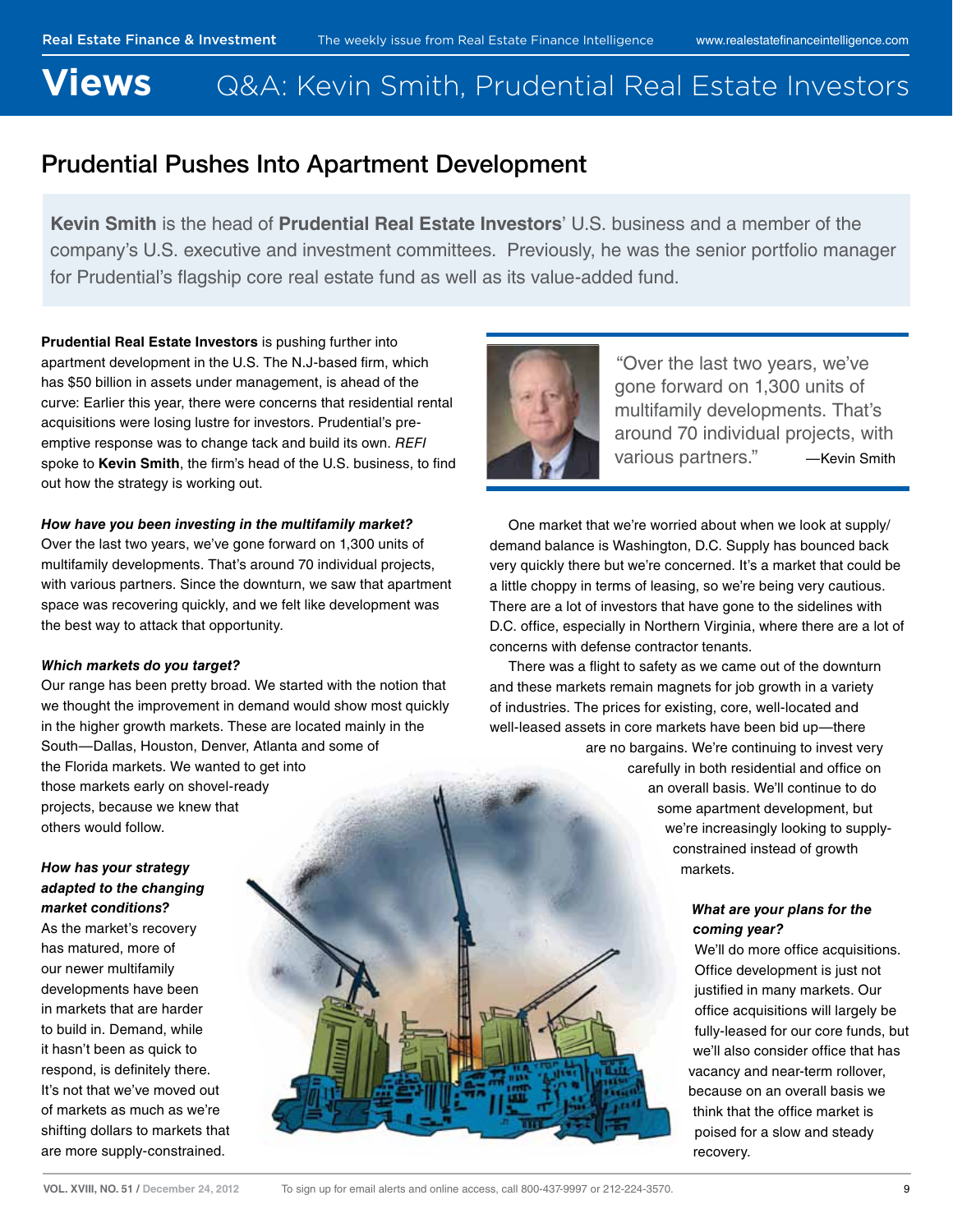# **2013** Outlook

A year ago, most commercial real estate executives were hopeful that a real recovery was about to begin. For the most part, that hope is now full-blown optimism about the prospects for a longer-term recovery, particularly now that the commercial mortgage-backed securities market is up and running again. Still, market participants have expressed concern that the amount of capital that wants to get into real estate could artificially inflate prices and that historically low interest rates could create another bubble. Read what some of the market's top executives think about the coming year.

#### **Al Rabil Kayne Anderson Real Estate Partners**



The problem with today's low interest rates is that you potentially create another bubble. It leads to a lack of discipline. Banks and other institutions have to look at cash-yielding investments and the **Federal Reserve** is forcing everyone into a risk-on trade. There is less financial discipline than there was 12 months ago, much less 24 months ago, and

we're starting to see things built for the wrong reasons. Developers are a consistent bunch and if they can get the money, they will build with the plan of selling a year from now. All of the things you saw in 2002 to 2008 are happening again. Amnesia sets in quickly.

#### **Jeff Lenobel Schulte Roth & Zabel**

I think that private equity is poised to take a leading role in the real estate capital markets in 2013 — private equity has the potential to flush the markets with liquidity and become an important supplier of capital in all real estate sectors. There are only several commercial banks that will originate large loans for their own portfolio and the CMBS world is originating less debt than it did in the go-go pre-2008 years. Local and regional banks continue to be burdened by distressed or defaulted loans. Various sources estimate that private equity funds are sitting on more than \$100 billion of capital and we seeing tremendous diversity in how private equity is dispersing their funds. They are investors, operators, developers and lenders.

#### **Dan Gorczycki Savills**



Dan Gorczycki

I see no reason why CMBS volume can't double next year. One, I think everyone will want to lock in rates – rates can't stay low forever – and on the demand side, you have retail bond investors looking for yield. They will be willing to step into the senior bonds. I think that conduits will become more aggressive and that will make them more competitive with banks and

insurance companies. The one thing that could stop the CMBS

revival is that there are not enough borrowers to feed it. If a borrower has a loan where the bank is willing to extend, the borrower might not have the impetus to go through with a CMBS loan.

#### **Bob Gray TerraCap Partners**

We're starting to see a recovery take root, particularly led by the residential sector. This recovery is starting to be accepted broadly and is well-tracked by statistics from the **Case-Schiller Index**. Residences are stabilizing and rising in value and the health of the homebuilders has never been better. They used to be very highly leveraged but now their balance sheets have a lot more cash and a lot less debt. The criticism that people have been husbanding cash, with no hiring or expanding, is starting to change. We're seeing the multiplier effect—if you hire more people, they will spend more money—in some of our target markets.

#### **Will Silverman Studley**

I think 2012 was a tale of two markets. If you were selling product that the market wanted, e.g. Midtown South office, well-located retail, or luxury multifamily, then a frenzy occurred. Assets that did not fall into these anointed categories had a much harder time finding an audience. The market is less driven by general momentum and more by specific strategies it likes. This trend of investors focusing on particular strategies as opposed to "momentum" bets is likely to persist in 2013 with everyone looking for the next Midtown South, the next Soho Broadway and the next Brooklyn multifamily.

## **DOWNLOAD REFI ON FRIDAY**

Access the most recent issue of Real Estate Finance & Investment as a PDF the Friday before it's available in print. Log onto www.RealEstateFinanceIntelligence.com and click on "Download Current Issue PDF" at the top of the page.

**To obtain access please contact the subscription hotline at 1 (800) 437 9997 / 1 (212) 224 3570 or hotline@iiintelligence.com**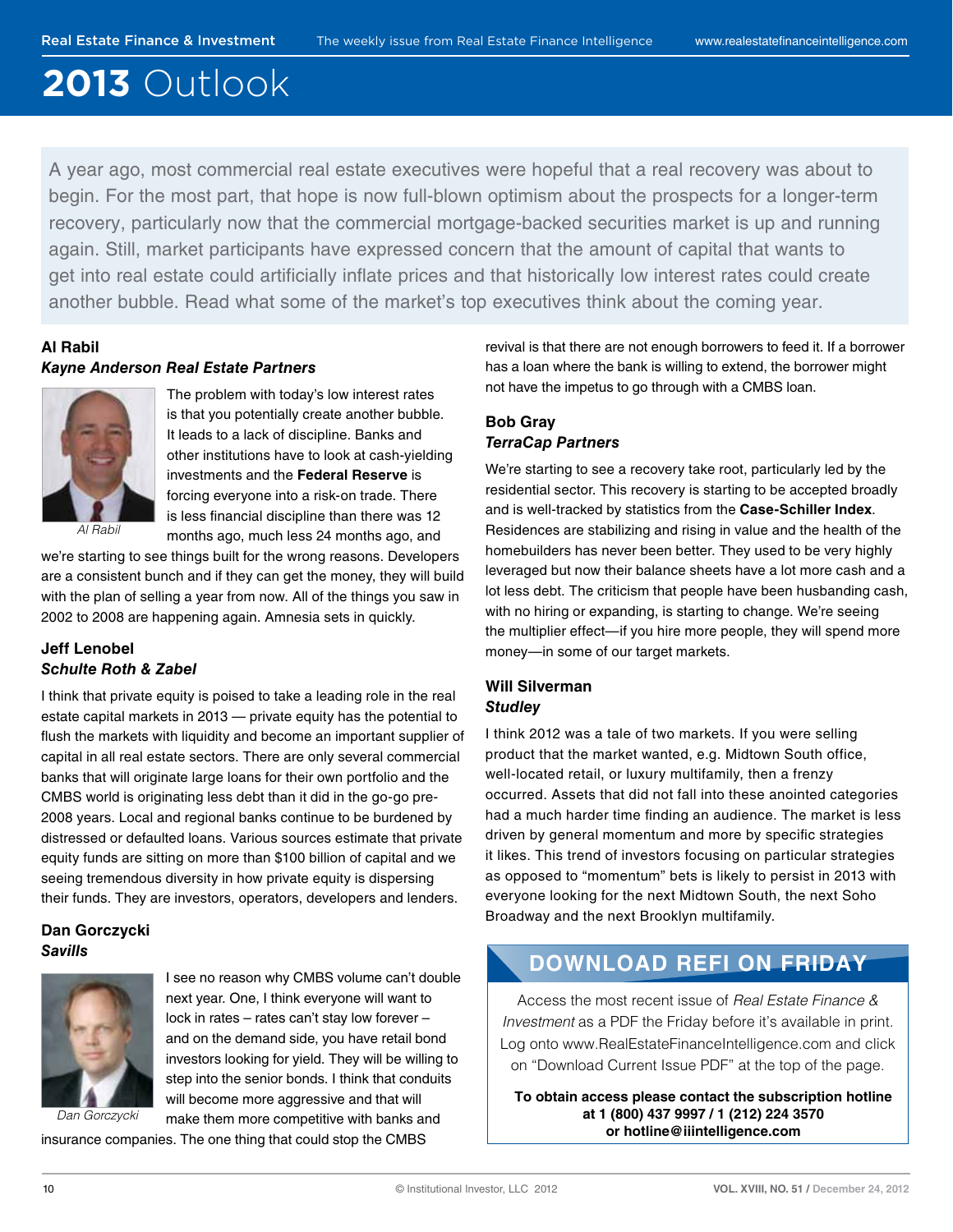## **2013 Outlook**

#### **QUOTES OF THE YEAR**

"I always had the vision of where we were going with this. The building is like a large and powerful vessel. It's hard to steer and change direction, but we've had the vision and we've methodically set out to do what we said we were going to do."—**Anthony Malkin**, president of **Malkin Holdings**, on the infrastructure and energy upgrades to the Empire State Building.

"When there's a Google in the jungle, they jump up and down and shake the whole tree. It's like anything else—people like to go where the trend is."—**Corey Abdo**, senior v.p. at New York-based leasing brokerage **Winoker Realty Capital**, on the emergence of New York's Hudson Square submarket.

"We did nothing wrong here apart from signing a commitment with a bank that failed. We and the community are just collateral damage of a dysfunctional financial system."-Ed Kalikow, ceo of **The Kalikow Group**, on the impact that the failure of **Colonial Bank** had on a project the firm was working on in North Carolina.

"What is interesting about this is that no one expects the cliff to actually occur and yet everyone seems to be in this mentality of tread water and wait and see."—**Kevin Thorpe**, principal and chief economist at commercial real estate brokerage **Cassidy Turley**, on how the commercial real estate market is reacting to the potential of the fiscal cliff.

"In September [during the height of the European debt crisis] everything was a negative what-if and Europe was going back to medieval times with castles and serfs with the sovereign debt crisis. It's time to come up with positive what-ifs."—**Jerry Harris**, president of **Sterne Agee**, a Birmingham, Ala-based brokerage, on the impact of the mainstream media on the broader economic and commercial real estate recovery.

"The life companies have been very conservative in their LTVs but their pricing was great. Conduits were giving higher LTVs but their pricing was obnoxious."—**Gary Mozer**, principal at **George Smith Partners**, on the recent shift in the commercial real estate lending market.

"There is always an argument that will be made when people are affiliated with each other-that there is a conflict of interest. Much of that argument is borne out of a lack of understanding of what the facts are."—**Bob Lieber**, executive managing director of special servicer **CIII**, responding to the suggestion there is a conflict of interest between servicers and their affiliated brokerages.

"It is time to break the glass and start thinking about a world where LIBOR might not be available. We are suddenly developing risk views for LIBOR."-Rick Jones, a partner at law firm Dechert **LLP**, on the possibility of a world without LIBOR.

Real Estate Finance

### **TRIAL ORDER FORM** www.realestatefinanceintelligence.com

**Tes!** Register me for free trial access to **Real Estate Finance Intelligence**, the definitive source on commercial property sales, financing and investment

| NAME       |                 |        |         |
|------------|-----------------|--------|---------|
| TITLE      | <b>FIRM</b>     |        |         |
| ADDRESS    |                 |        |         |
| CITY/STATE | POSTAL CODE/ZIP |        | COUNTRY |
| TEL        | FAX             | E-MAIL |         |

The information you provide will be safeguarded by the Euromoney Institutional Investor PLC group, whose subsidiaries may use it to keep you informed of relevant products and services. We occasionally allow reputable companies outside the Euromoney Group to mail details of products which may be of interest to you. As an international group, we may transfer your data on a global basis for the purposes indicated above.

( ) Please tick if you object to contact by telephone. ( ) Please tick if you object to contact by email.

( ) Please tick if you object to contact by fax. ( ) Please tick if you do not want us to share your information with other reputable businesses.

**Tel: 1-212-224-3570 +44 (0) 20-7779-8999 Fax: 1-212-224-3886**

**Email: hotline@iiintelligence.com Mail: Institutional Investor Intelligence PO Box 4009, Chester!eld, MO 63006-4009, USA**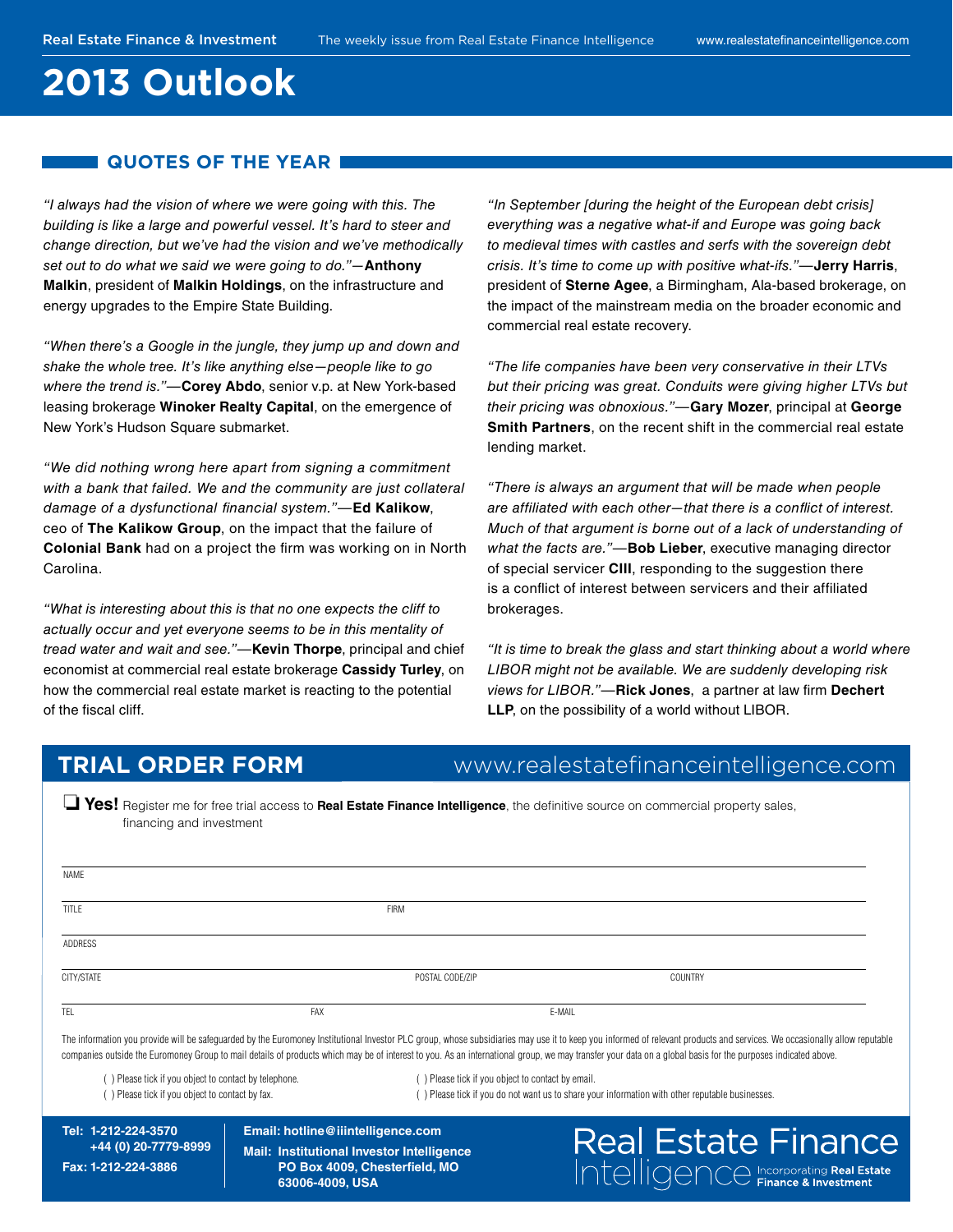# <span id="page-11-0"></span>**Builders** & Buyers

## Lightstone Sees Value In Select Service Mart

**The Lightstone Group** sees opportunity nationally in the select service hotel market, with plans to acquire at least 30 properties in the coming year. The New York-based investor expects to close on six properties by the end of this year and is targeting assets in secondary markets. "Institutional money has been disregarding these assets," **Mitchell**



Mitchell Hochberg

**Hochberg**, Lightstone's newly appointed president, told REFI. "Select service hotels are not as glamorous as luxury properties but it's a simpler business model with fewer personnel. It's also easier to control expenses," he said.

The company believes its focus on secondary markets will allow it to achieve cap rates that are 100 to 300 basis points wider than primary markets. It is looking at **Marriott**, **IHG**, **Hilton** and

Virtus Sees Value In Emerging Assets

**Virtus Real Estate Capital**, a Texas-based private equity investor, is bullish on four emerging asset classes: self-storage, student housing, medical office and senior housing. The connecting factor between these asset classes is recession resiliency and strong, stable yields, said **Kevin White**, director of business development.

The firm launched the Virtus Real Estate Diversified Fund in the first quarter to tap into these niche property types. "The thesis behind the fund is demographic real estate investing. We studied the macro-demographic trends that are happening in the U.S. and tied it back into property types," explained White. The fund has had a robust acquisition pipeline in 2012, and usually invests with partners. "Our partners are typically on the ground managing properties and implementing the business plan, while we put up the **Starwood** properties, all brands that will allow Lightstone to tap into their reservation systems. "The properties will be managed by our third-party managers who will be able to achieve better margins," Hochberg noted.

Lightstone, which invests in undervalued properties in all of the major sectors, also likes the prospects for apartments in Manhattan and New York's outer boroughs. The company is working on high-rise buildings in Manhattan, Queens and Brooklyn. "One is topped off and two others will break ground in the coming year. The challenge is to buy the land at a price to make the numbers work but we've been fortunate to put together assemblages that work," Hochberg said.

Hochberg will take the reins of the company in January from Peyton Owen, who is retiring. Owen, who spent about five years at the company's helm, will stay on as the president of two of the company's non-traded real estate investment trusts.

money," he said.

While not the most glamorous of real estate asset types, selfstorage has become a favorite with investors chasing stable returns. "Self-storage is an event business, whether a job change, or starting a new school, or downsizing a house," White noted. The company focuses on properties in markets that have year-round growth.

With the exception of student housing, all of the asset classes tend to follow macro-level demographics, White said. "Student housing is a lot less dependent on macro-level economics—it's school-specific," he noted.

One problem, however, is that everyone wants into these assets. To circumvent potentially problematic bidding wars, Virtus relies heavily on partners who have established relationships in its markets.

## Eastern Union Streamlines Focus To Fuel Expansion

**Eastern Union Funding**, a New York-based mortgage brokerage, has been building its business by scaling it back. "Most of our competition is focusing on different markets and larger deals. We are focused on providing better resources to our brokers to get their clients," said **Ira Zlotowitz**, partner. "Before the crash, we focused on a lot of different things but now we have fewer offices, fewer people and better relationships with banks and borrowers."

The company made the shift after analyzing how its brokers conducted business and obtained feedback from its clients. "Some of the small and mid-sized clients weren't feeling the love from larger firms," Zlotowitz noted. This has translated into a big increase in closings in 2012, with the company further projecting that it could double its roughly \$1.2 billion of production in 2013.

While part of this increase is driven by Eastern Union's strategy

shift, a major factor has been banks returning to the lending market. "Banks are more comfortable with current valuations and rents and have a lot of money to put out. Rates should stay low, especially in the beginning of the year, and lenders will look to jumpstart their production to make sure that they hit their numbers in 2013," Zlotowitz said.



Ira Zlotowitz

One area that Eastern Union is particularly

focused on is **Department of Housing and Urban Development** loans. HUD loans can be difficult and time-consuming to close, even with a streamlined process, and Eastern Union has brokers on staff who are well-versed in the process and have connections at different HUD lenders, Zlotowitz said.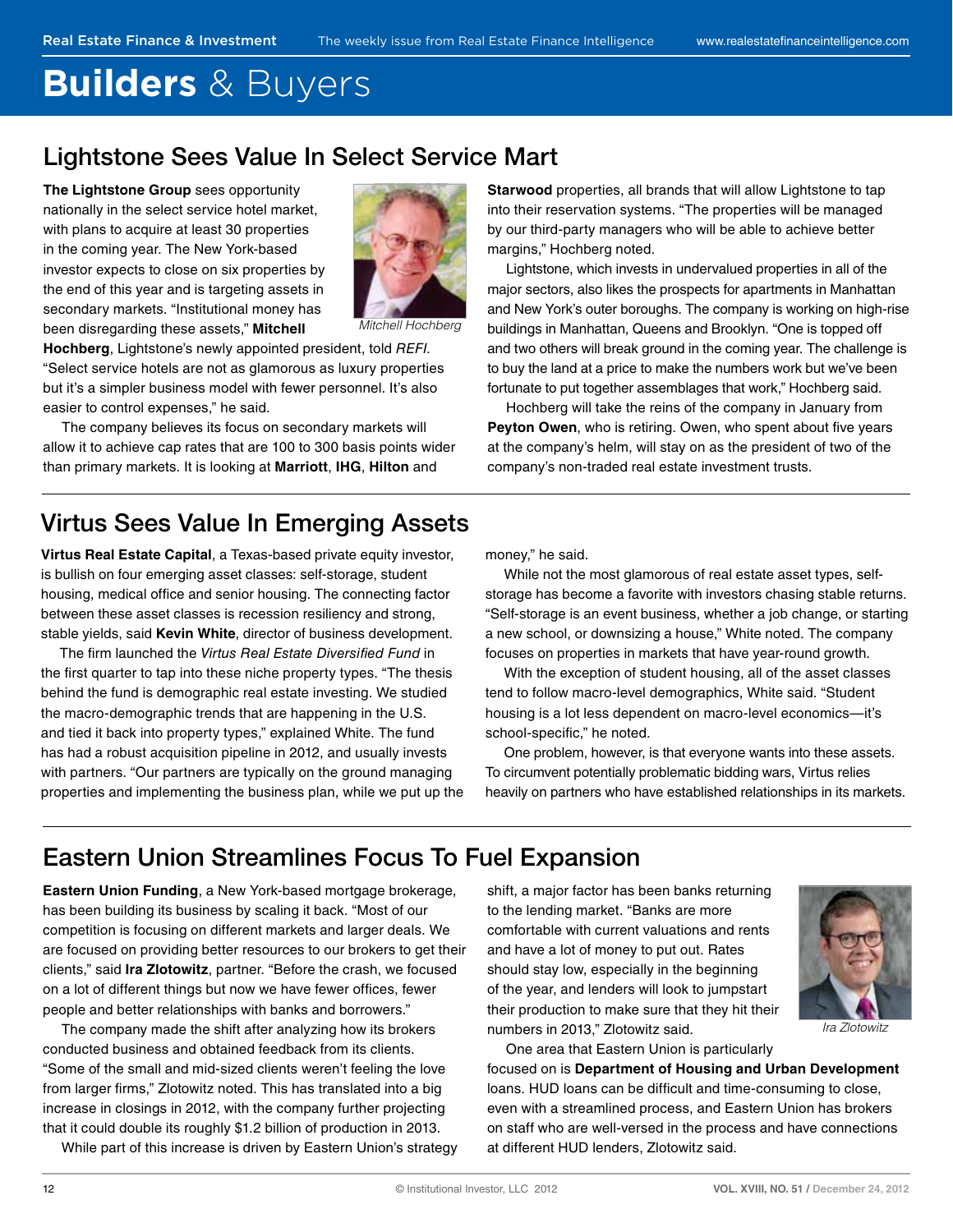## **Builders** & Buyers

### Elco Stays Bullish On Multifamily in 2013

Multifamily real estate owner and operator **Elco Landmark Residential** has high hopes for the multifamily market in 2013, seeing strong positive trends driving growth. Elco recently acquired four multifamily housing properties in Florida for about \$100 million. "We're continuing to see opportunities in repositioning plays within the multifamily world," said **Joseph Lubeck**, ceo. The firm targets middle-market properties with a value-added component, and will aim to redevelop and modernize the amenities of its four recent acquisitions, he added.

The purchase of the properties was funded through **Freddie Mac**'s capital markets program and will be securitized, he said. Even though the fate of the Freddie Mac and **Fannie Mae** as providers of multifamily debt seems uncertain, with some talk

of unwinding the government sponsored enterprises, Lubeck said Elco will stick with the property type in 2013 and aim to acquire several thousand units in the Southeastern U.S. "We like secondary markets in the South, the Carolinas and Texas in particular because of their strong job markets," Lubeck said.

The recovery in single family housing, investors say, could pose a danger to multifamily growth as the economy recovers over the next several years. Demand for multifamily boomed during the recession as home prices dropped and residential mortgage lending froze up. Real estate investment firms in 2012 have also been buying up large lots of real estate-owned residences with aim to lease them up. "I'm not worried about shadow market rentals. People still want professionally managed communities with full service and high-end amenities," Lubeck said.

### Vestar Looks To Splash \$750M On Value-Added Retail

Phoenix-based **Vestar** is looking to deploy \$750 million into retail acquisitions over the next two years, targeting value-added properties of \$40-100 million in major markets in the Western U.S. The company is investing via a newly formed investment fund, Vestar Strategic Retail Partners.

Vestar's pitch is simple: The firm will use its in-house capabilities for each stage of its acquisitions, from underwriting to executing a deal. The tactic means the company can bring more accountability to the table than its competitors, noted **Bob Cavanaugh**, cio. At a time when the retail market is at a crossroads



Bob Cavanaugh

thanks to the rise of internet shopping, the firm expects investors to respond well to its structure.

"[The value-add retail market is] an interesting place to play because the retail environment is challenged today. Retail tenants are re-evaluating their place in the market, and in many cases tenants will consolidate their locations," Cavanaugh said. "These tenants will fall back to the best stores, and we intend to have the best locations from an economic and demographic perspective."

Vestar has 25 years of experience in the retail sector, but previously invested with a capital partner. "A good question

is why would we raise a fund when we've had so much success doing joint ventures?" Cavanaugh acknowledged. "We want the flexibility that comes with discretionary capital." The firm will target cash-on-cash returns of 8-10%, thanks to the low cost of debt and a conservative leverage of 50- 60% for each acquisition.

Although the fund's first close is not expected until the first quarter of 2013, Vestar has already made a "[The value-add retail market is] an interesting place to play because the retail environment is challenged today. Retail tenants are re-evaluating their place in the market, and in many cases tenants will consolidate their locations"

—Bob Cavanaugh

number of acquisitions. "The acquisition program is ahead of the capital, so we're still buying in joint ventures," Cavanaugh noted. Vestar, in a joint venture with **UBS**, recently closed on an \$84.8 million deal to buy Riverside Plaza, a 475,211-square-foot retail center located in Riverside, Calif. The sale marked one of the largest transactions in the Inland Empire in the past 10 years, according to published reports.

## **TELL US WHAT YOU THINK!**

Questions? Comments? Criticisms? Do you have something to say about a story that appeared in REFI? Or is there information you'd like to see published? Managing Editor **Samantha Rowan** can be reached at (212) 224-3996 or srowan@iiintelligence.com.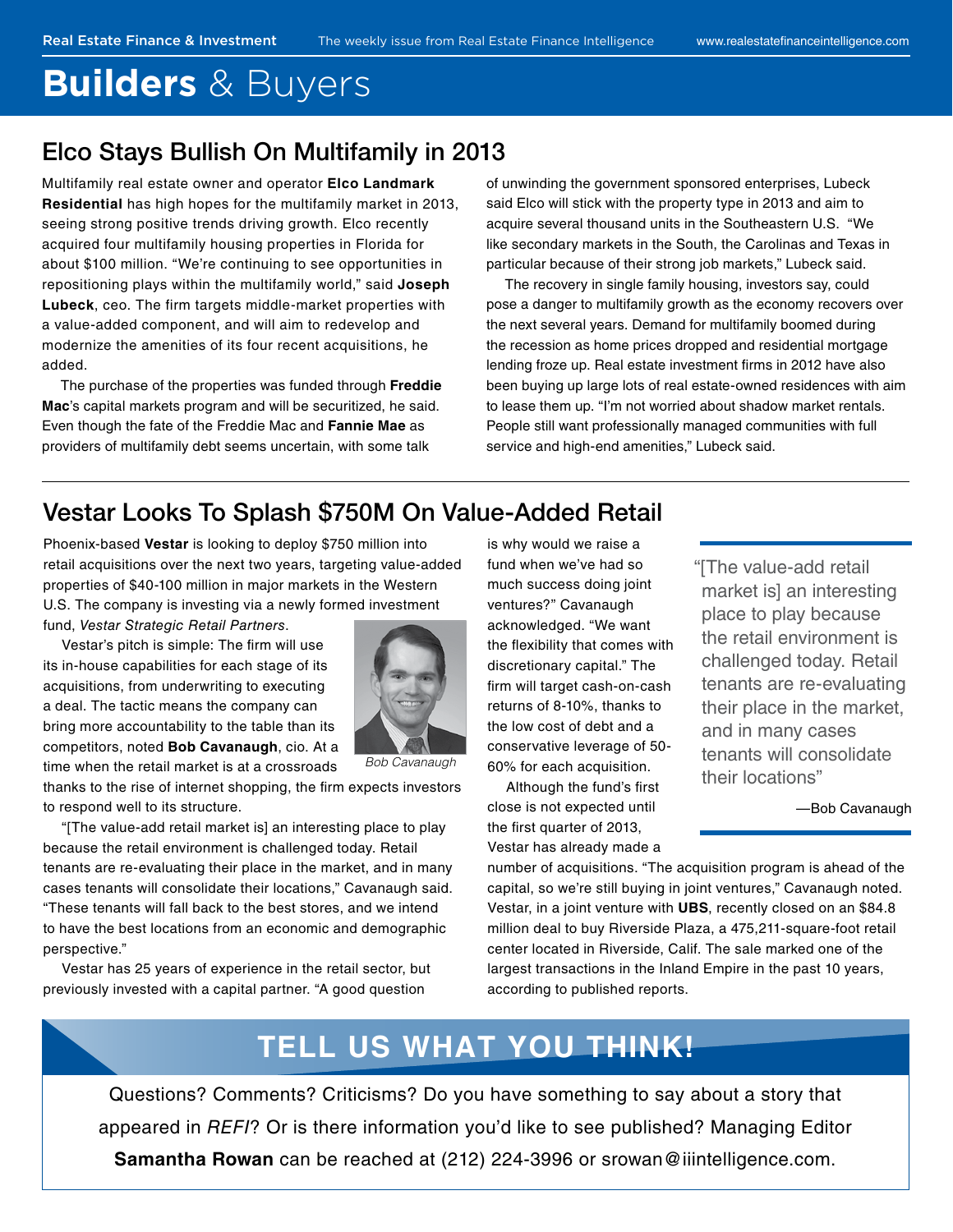## **People** & Firms

#### **BlackRock Acquires RREEF's U.K. Property Holdings**

BlackRock has agreed to buy U.K. property funds run by **Deutsche Bank AG**'s **RREEF** real estate affiliate valued at more than \$543 million, according to Bloomberg. BlackRock's U.K. Property Fund will add 27 real estate investments, bringing assets under management to more than GPB2.4 billion. RREEF's U.K. retail, office and industrial property funds are included in the acquisition.

#### **Azerbaijan's Oil Fund Makes First Property Investment**

**Sofaz**, Azerbaijan's State Oil fund, has bought an office complex in London's West End for \$287 million, or GPB177 million. The acquisition is its first investment in real estate, and aims to diversify reserves. The Class A office building was acquired from **RREEF Real Estate**, the real estate arm of **Deutsche Bank**. The building is leased to **HSBC Bank** through 2023.

#### **Philadelphia Mall Note Receives Modification**

A \$290 million note backed by the Franklin Mills mall in suburban Philadelphia has received a hope note modification with an interest payment reduction, according to December remittance reports. The loan moved into special servicing in April after co-owner **Simon** did not include the mall in a transaction in which it bought out 26 Mills properties from co-owner **Farallon Capital**. The loan is split pari passu between a \$174 million note in JPMCC 2007-LDP11 and a \$116 million note in GSMS 2007-GG10.

#### **Manhattan Development Site Sold**

**Cushman & Wake!eld** has arranged the sale of a development site in Midtown Manhattan, according to a press release. The site at 546 West 45th Street was sold by **Pasha Group LLC** for \$50 million to a partnership between **DHA Capital**, **USAA Real Estate Company** and **Crimson Real Estate Fund**.

#### **Prologis Forms European JV**

Industrial real estate owner and operator **Prologis** has formed a joint venture with **Norges Bank Investment Management**, the firm announced in a press release. The partnership, **Prologis European Logistics Partners Sarl**, will aim to acquire a portfolio of high quality distribution facilities in 11 select European markets.

### **RADCO Pumps Cash Into Atlanta Multifamily**

**The RADCO Companies** has increased its Atlanta multifamily portfolio to 3,000 units, having completed seven closings in the past two weeks, according to a press release. RADCO's latest acquisitions include the 132-unit Audubon Town & County in Fairburn and Audubon Brook, a 94-unit property in Conyers. The transactions were financed through bridge debt from several lenders and \$15.2 million in equity raised over the past 30 days

from private sources. "There is liquidity in multifamily, and the fundamentals make value-add multifamily the perfect fit for us today," said **Norman Radow**, president and ceo.

#### **Blackstone, Ranieri Bet On FHA Loans**

Hedge funds and private-equity investors including **Lewis Ranieri**'s **Selene Investment Partners** and **Blackstone**-backed **Bayview Financial** are betting on delinquent home loans being sold by the **U.S. Federal Housing Administration**, according to Bloomberg. The government agency is accelerating debt sales to avert a bailout and to stem foreclosures.

#### **Savanna Sells NYC Office**

New York-based private equity and asset management firm **Savanna** has sold 104 West 40 th Street, a 210,000-square-foot Class A office building, to **Princeton International Properties**, according to a press release. The sale price was undisclosed. Savanna sold the building after increasing occupancy to more than 70%, up from 25% at its 2010 acquisition. **Eastdil Secured**'s **Adam Spies** and **Doug Harmon** represented the sellers.

#### **Ohio Police & Fire Preps \$200M Real Estate Drive**

The \$12.4 billion **Ohio Police & Fire Pension Fund** plans to commit between \$170 million and \$230 million in non-core real estate next year to hit its 12% target, according to REFI sister publication Money Management Intelligence. The fund's goal is to better balance the real estate portfolio between its core and non-core positions in the coming year and it expects to award mandates of \$30-70 million in size. It is open to strategies with an international focus.

#### **RKF, Ackman-Ziff Sell \$139M Retail Portfolio Sale**

**RKF** and **Ackman-Ziff** have arranged the \$139 million sale of a 53,260-per-square-foot retail portfolio in Miami's South Beach on behalf of **South Beach Tristar Capital**, according to a press release. **Terranova Corporation** and **Acadia Realty Trust** teamed up to acquire the portfolio in an all-cash deal. Tenants in the fully-occupied portfolio include **Aldo**, **Fossil** and **Steve Madden**.

#### **Blackstone Names Two New RE Partners**

Property giant **Blackstone** has promoted **Tyler Henritze** and **Tuhin Parikh** to senior managing directors, increasing its number of real partners to 18, according to Bloomberg. Henritze joined New York-based Blackstone in 2004 and worked on the **Equity Office Properties Trust** acquisition. Parikh joined the firm in 2007, and oversees property investments in India. The country has been a particular focus for Blackstone, who plans to raise its first property fund for the Asia Pacific region next year.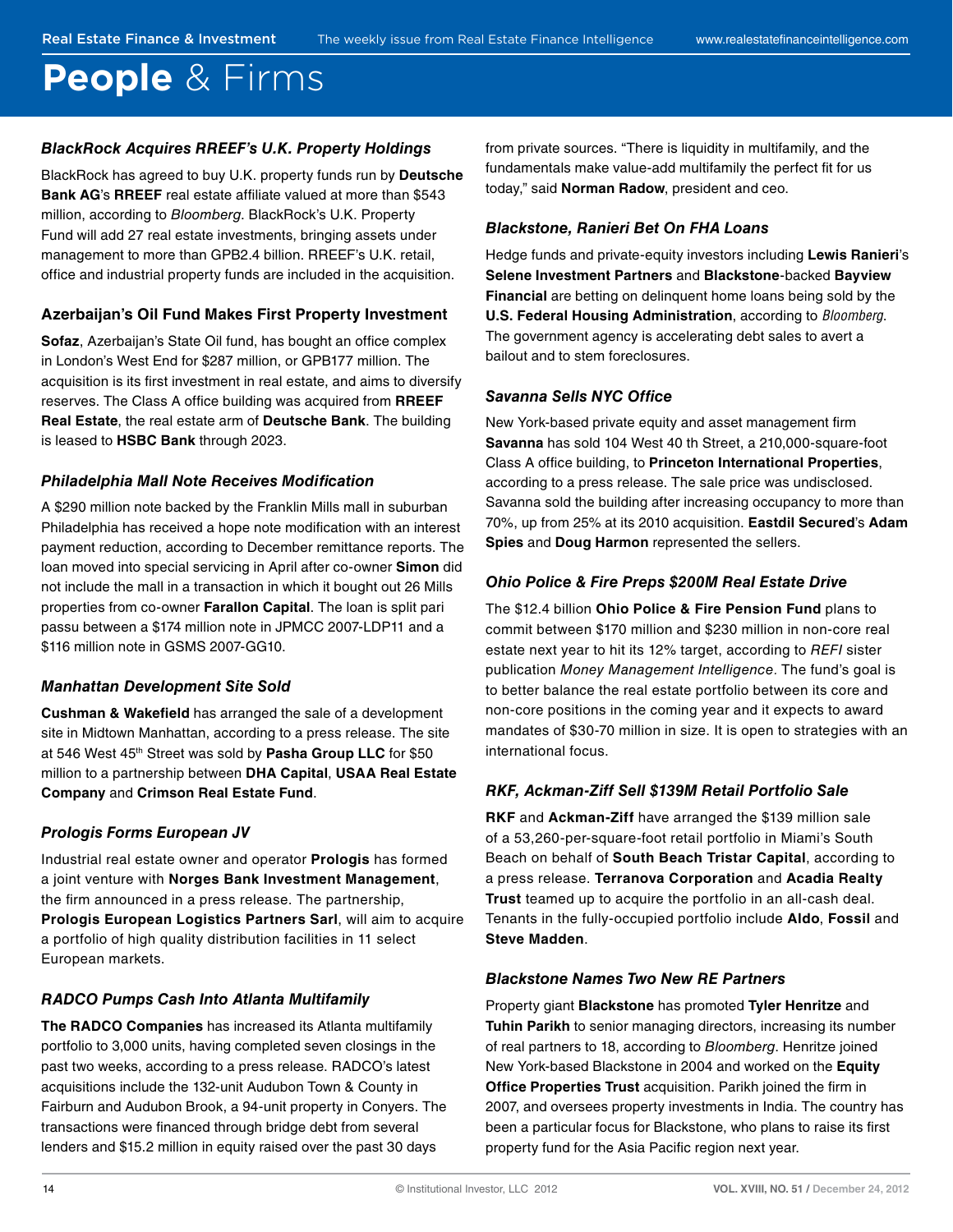<span id="page-14-0"></span>

and can wear a number of hats: investor, developer, operator and lender. "The private equity funds are bringing their money into all facets of the real estate world. There is intense competition for Class A assets and they will start to look at properties of all classes in secondary and tertiary locations," Lenobel said. "They have the potential to flush the market with liquidity."

Although 2013 will be a relatively small refinancing year, with just \$33 billion of commercial mortgage-backed securities loans coming due, according to data from **Amherst Securities**, the big numbers will start to stack up in 2014. It's still unclear if property values will increase enough to bridge the refinancing gap, Lenobel said, noting that the private equity funds could come in as mezzanine or preferred equity investors.

**Ira Zlotowitz**, a partner at **Eastern Union Funding**, said that the New York-based mortgage brokerage is seeing a different kind of gap that needs to be filled  $-$  one where a bank will value a building at less than what the borrower has agreed to pay. "Two years ago, when banks were lending at 65% LTVs, there was a gap. But with lower cap rates and higher rents, that gap started to go away. The shift that we are seeing is that the gap is coming on new acquisitions rather than refinancings," he said.

Private equity funds historically have targeted internal rates of return of about 20% and are seeking investments that will allow them to hit returns in a 15-20% range, noted one senior New York-

Will Private Equity (Continued from page 1) based brokerage executive. It's impossible to hit these numbers with first mortgages so some of these funds could end up targeting development, particularly in the apartment sector where there is true pent-up demand.

#### **—Samantha Rowan**

## Final Liquidating (Continued from page 1)

performing loans than its predecessors.

The first liquidating trust of 2012, Rialto Capital 2012-LT1, was the first such deal since the 1990s and paved the way for similar offerings. The bonds were backed mostly by distressed assets and sold at \$99.75. Shortly after pricing, that deal was set to pay off significantly ahead of schedule  $(REFI, 6/22)$  $(REFI, 6/22)$  $(REFI, 6/22)$ . The quick pay feature of these deals is a strong selling point for investors seeking shortduration paper with high relative yield.

Some investors, however, pointed out that this duration is also a problematic feature of the structure. "The problem comes up when you look at these deals on a yield-to-maturity basis versus a holding period basis," said one CMBS investor at a major investment firm. At the time it priced, the Rialto deal was set to yield more than 4%, but on a holding period return, the yield is 1.39%, according to the investor. "Your holding period return is much different than what you originally booked as your yield to maturity," he added.

#### **—Max Adams**